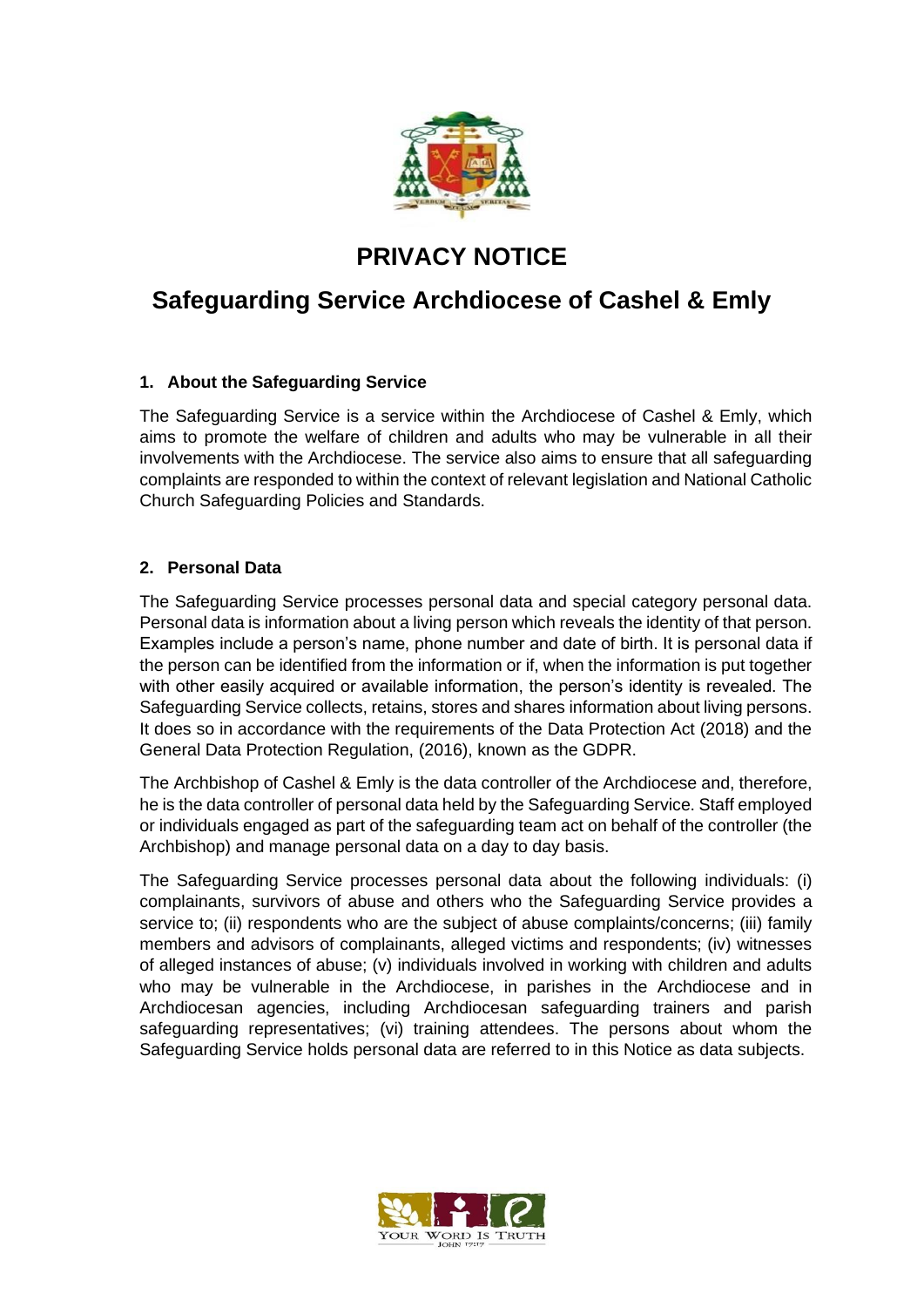#### **3. Data Processing in the Safeguarding Service**

The Safeguarding Service complies with its obligations under Data Protection Law by keeping personal data up to date, by storing it securely, by not collecting or retaining excessive amounts of data (no more than is needed for the purposes for which it was gathered), by protecting it from loss, misuse, unauthorised access and disclosure, by ensuring that appropriate technical measures are in place to protect it and by destroying personal data safely when it is no longer required for the purpose for which it was gathered.

### **4. The Purposes for which Data is Processed**

Data is processed in order to facilitate the Safeguarding Service to discharge its functions. These are:

- Case management. The Safeguarding Service gathers, retains, stores and shares information on complainants (those who disclose child or adult abuse) and respondents (those alleged to have abused children or adults) in accordance with national legislation (including but not limited to the Children First Act, 2015) and civil and Church guidelines on the management of allegations of the abuse of children and adults;
- Support of victims and survivors of abuse. The Safeguarding Service gathers, retains, stores and shares information about those who experienced abuse as children or as adults who are vulnerable to abuse; and their families in order to offer them support directly and in order to refer them to other support services;
- The creation and maintenance of safe environments for children and adults who may be vulnerable to abuse involved in Church activities. This involves processing data on those who work in parishes and Archdiocesan offices and agencies, including the information processed through Garda vetting. It also involves processing data on those who cooperate with the Safeguarding Service in the discharge of this function, including Archdiocesan safeguarding trainers, training attendees and parish safeguarding representatives. Information relating to such individuals may be retained in a database in the Archdiocese. This will include the person's name and contact details, his/her role within the Archdiocese or relevant parish and dates of training attended.
- To enhance the capacity of the Safeguarding Service to deal with further complaints or disclosures.

# **5. The Data Processed**

The Safeguarding Service gathers and retains information including a person's name, date of birth, current address, email address, phone number, role with the parish or Archdiocesan office or agency and dates of training. For certain persons, additional personal data or special category data, such as information about events in their past, legal documents and medical and psychological reports are also gathered and retained. This list is not exhaustive.

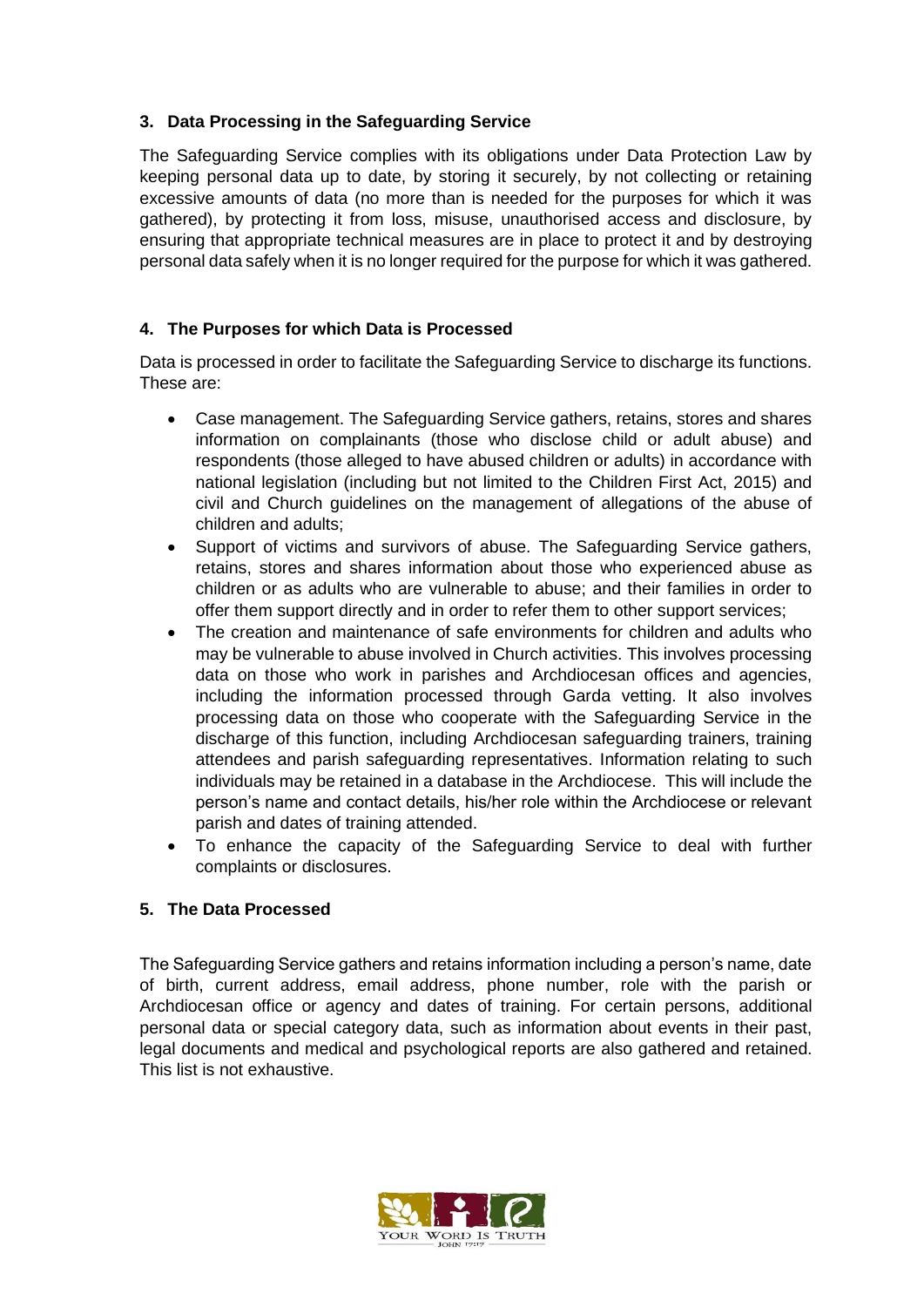#### **6. The Legal basis for Processing Personal Data**

The legal basis on which the Safeguarding Service relies for processing personal data are the following:

a. Explicit consent is sought from those with whom the Safeguarding Service communicates in order to share information about news, events, activities and programmes;

b. Compliance with a legal obligation, as when those members of the team who are mandated reporters, report child protection concerns to Tusla, the Child and Family Agency in accordance with the requirements of the Children First Act, 2015;

c. In order to protect the vital interests of a person, as when it shares information with those who need to know it in order to prevent the abuse of a child or adults who may be vulnerable to abuse;

d. In the public interest, as when it processes personal data for the prevention of the abuse of children and adults who may be vulnerable to abuse;

e. In the pursuit of the legitimate interest of the Archdiocese as it acts to create a safe environment for children and adults who may be vulnerable to abuse.

#### **7. Sharing of Personal Data**

Personal data is treated as strictly confidential. It is shared, only when required,

- with other Archdiocesan staff or individuals engaged by the Archdiocese, with the civil and regulatory authorities, with the National Board for Safeguarding of Children in the Catholic Church in Ireland and with others in accordance with the requirements of law and national and Church child and adult protection guidelines; or
- as otherwise required for the protection of children and adults who may be vulnerable to abuse; or
- by consent.

(See also Appendix 1 and Appendix 2).

Consideration will be given to relevant policies and guidance of statutory agencies in particular that of Tusla, The Child & Family Agency, and the Health Service Executive. Personal information is also shared with some service providers, such as those who provide support services for survivors of abuse, but only with the consent of the data subject. All processing of such data is done in compliance with current legislation.

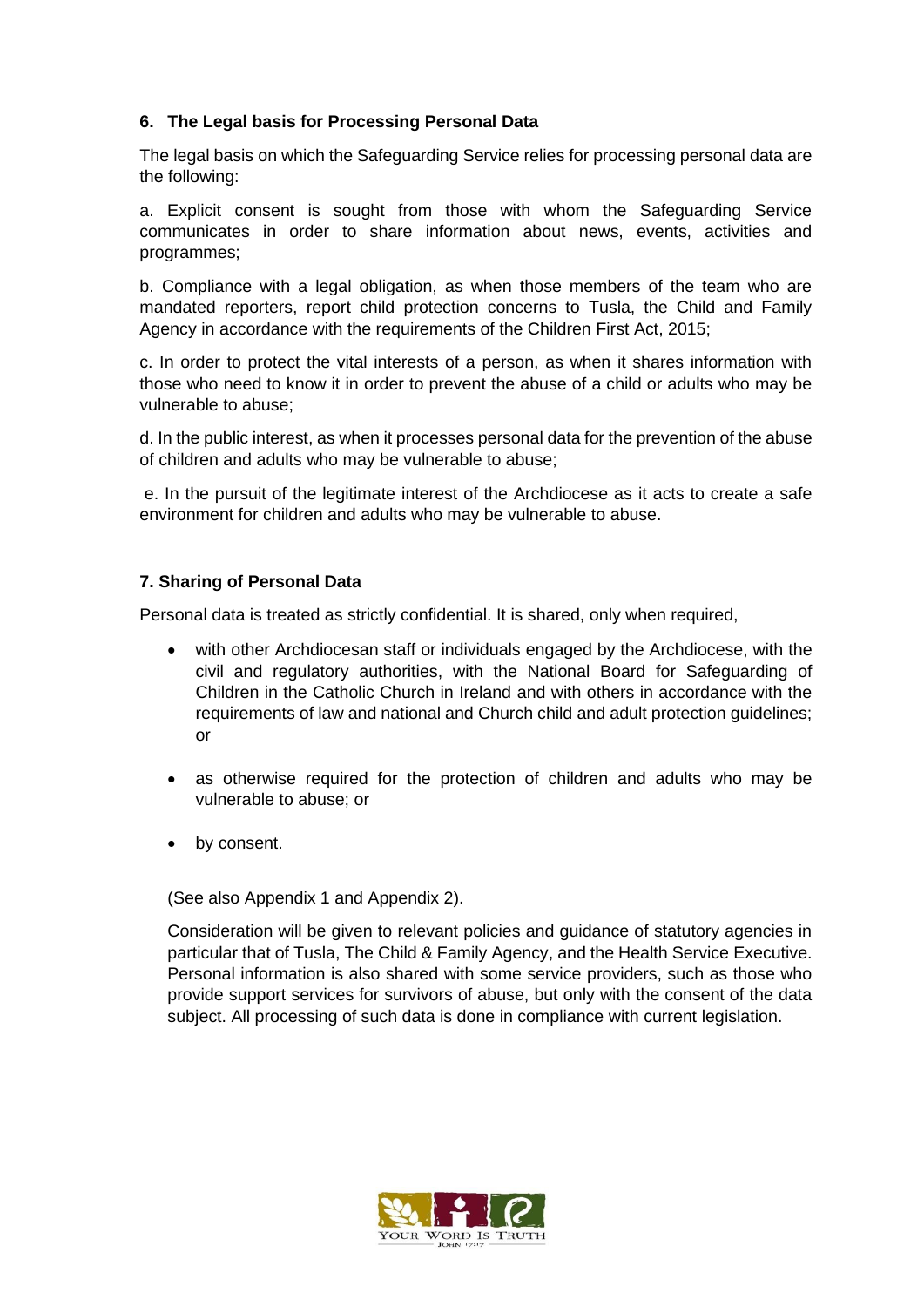### **8. Retention of Personal Data**

Personal data is retained for as long as it is required for the discharge of the functions outlined in 4 above. All data is held in accordance with the data retention policy of the Archdiocese which may be amended from time to time.

### **9. Storage and Accuracy of Personal Data**

The Safeguarding Service is committed to ensuring information is stored securely. In order to prevent unauthorised access or disclosure, suitable physical, electronic and managerial procedures to safeguard and secure information have been put in place. The service uses technical and organisational security measures to protect data from accidental or intentional manipulation, loss, destruction or access by unauthorised persons. The security measures are continuously adapted in line with technological developments. The Safeguarding Service seeks to ensure that personal data is accurate and up to date. However, the data subject is responsible for informing the service of any changes to personal data and other information. Once the Safeguarding Service has received personal information, strict procedures and security features are in place to prevent unauthorised access to or unlawful processing or disclosure of such data.

# **10. The Rights of the Data Subject**

The data subject (the person whose information is processed by the Safeguarding Service) has the following rights:

- To request a copy of his/her personal data held by the Safeguarding Service;
- To request that the Safeguarding Service corrects any inaccuracies in the data held;
- To have the data erased when it is no longer required for the purpose for which it was gathered;
- To request the data controller to provide the data subject with a copy of his/her data and, where possible, transmit it to another data controller (this is the right to data portability and only applies when the processing is done by consent or is necessary for the performance of a contract with the data subject and the data controller processes the data by automated means);
- To object to the processing of personal data. This right only applies in a limited number of situations. Those that apply to the Safeguarding Service are when data is being processed to protect the vital interests of a person, data is being processed in the public interest or data is being processed in pursuit of the legitimate interest of the Archdiocese (6c, 6d, 6e, above). All of the above rights are subject to limited exceptions in certain specified circumstances.

#### **11. Further Processing**

If the Safeguarding Service needs to process personal data for a purpose not covered by this Data Privacy Notice a new notice will be issued prior to commencing the processing setting out the relevant purposes and processing conditions. Where and whenever necessary, the service will seek the prior consent of the data subject/s to the new processing.

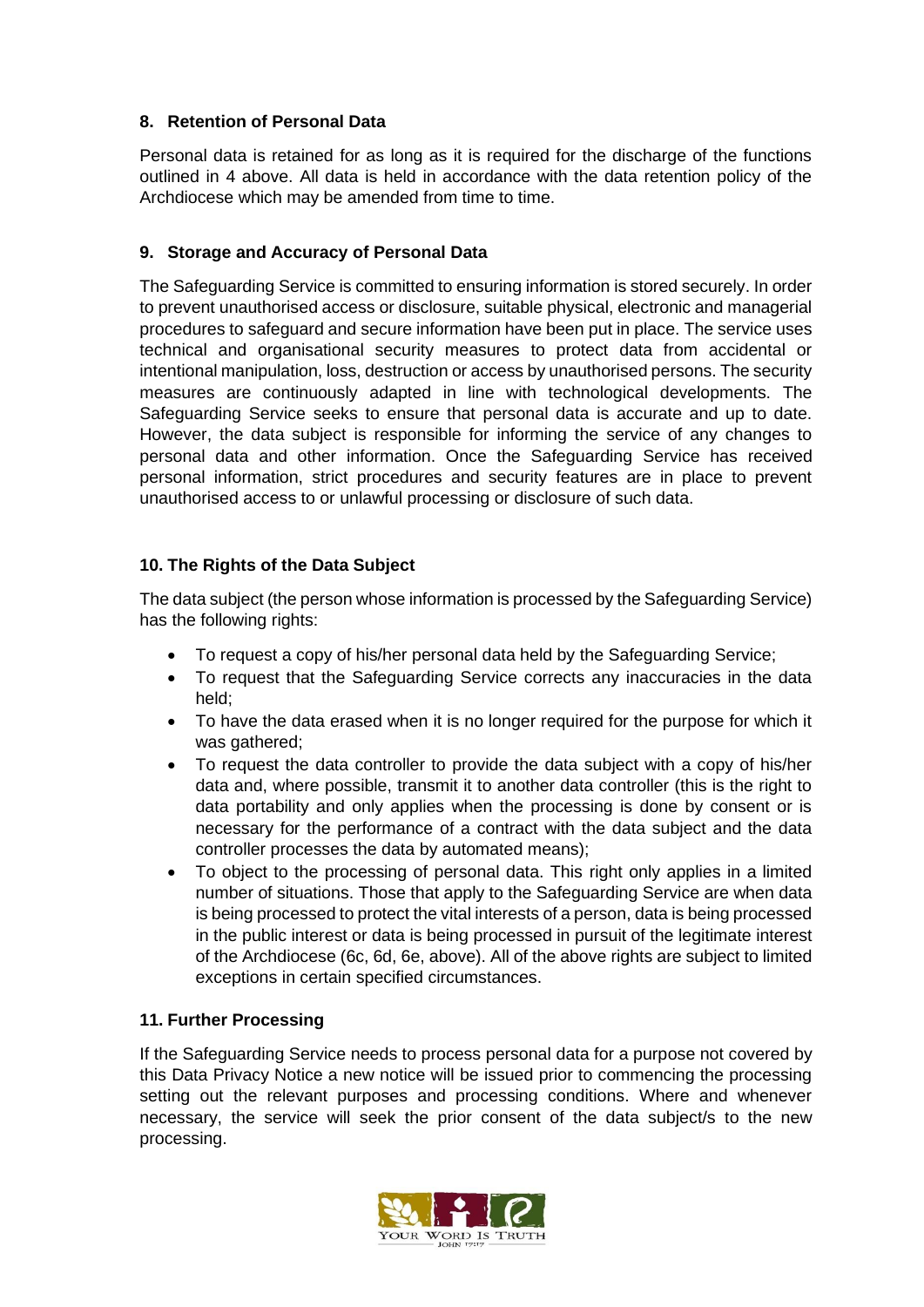#### **12. Contact Details**

If you have any queries or complaints, please contact the Director of Safeguarding at the Archdiocese of Cashel & Emly, Archbishop's House, Thurles, County Tipperary, E41 NY92, Ireland. Telephone: 0504 21512 or 087 355 3024. Email: safeguarding@cashelemly.ie

Further information on data privacy rights is available on the website of the Data Protection Commissioner: [www.dataprotection.ie.](http://www.dataprotection.ie/)

For queries relating to data protection please contact the Archdiocesan Data Protection Officer at [dpo@cashel-emly.ie](mailto:dpo@cashel-emly.ie)

The Privacy Policy of the Archdiocese of Cashel & Emly can be found at [https://cashel](https://cashel-emly.ie/privacy-policy/)[emly.ie/privacy-policy/](https://cashel-emly.ie/privacy-policy/)

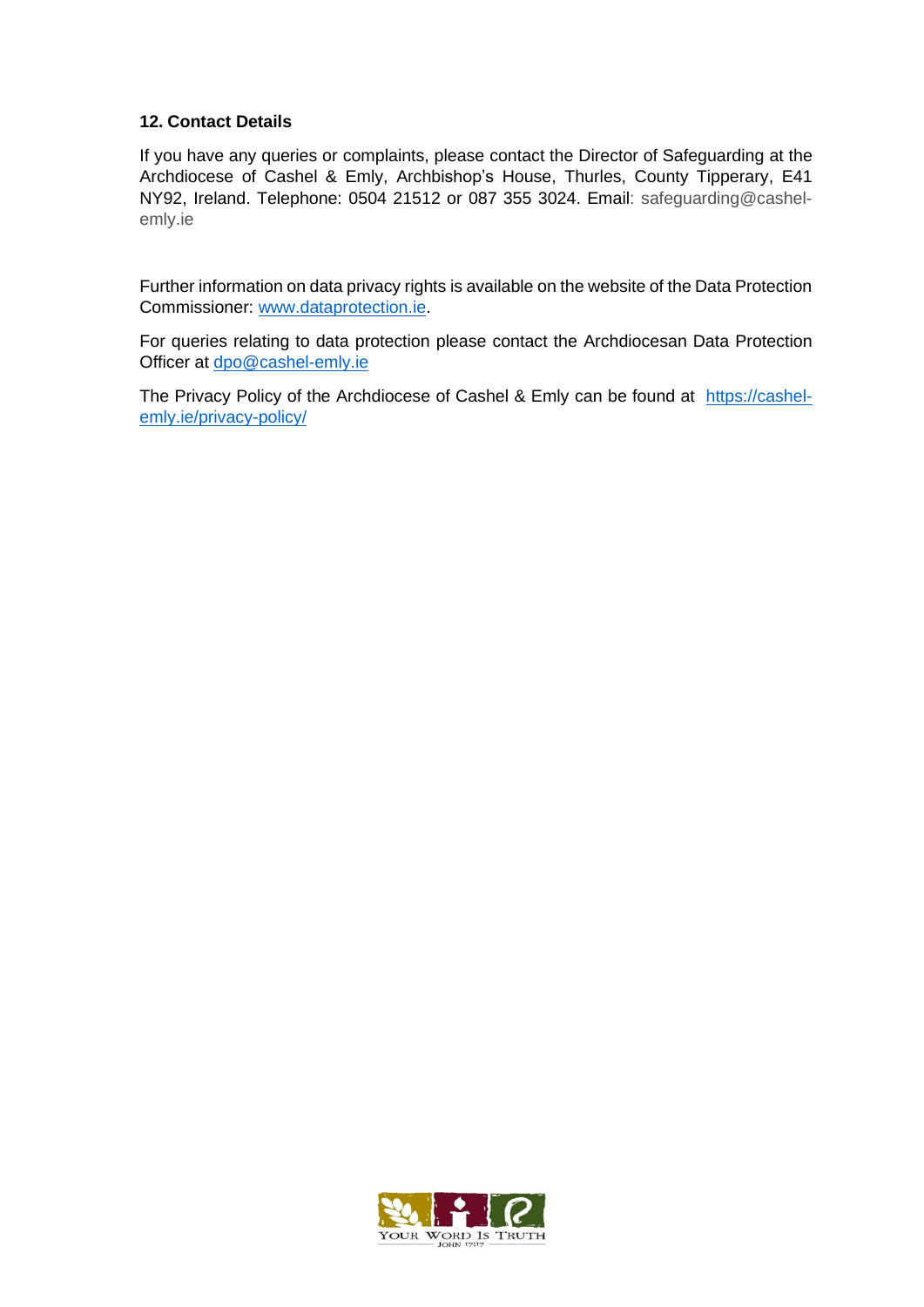# **Appendix 1: Information Sharing**

This section sets out in more detail the position of the Safeguarding Service in relation to the sharing of information relating to the protection of children and adults who may be vulnerable to abuse in a church context.

A1.1 The Safeguarding Service reports concerns regarding the abuse of children and adults who may be vulnerable to abuse to the regulatory authorities. The Safeguarding Service is legally required to report allegations of child abuse to TUSLA under the Children First Act, 2015 and such mandatory reporting is covered by (i) GDPR Article 6 (c) compliance with a legal obligation. Mandatory reporting can also apply to sharing certain information about an alleged offence committed against a child or vulnerable adult with An Garda Siochána (Criminal Justice (Withholding of Information on Offences against Children and Vulnerable Persons) Act 2012).

A1.2 In certain very restricted circumstances, the Safeguarding Service shares such concerns with other Dioceses and church authorities. For example, if there is information that a member of a religious order has abused or is alleged to have abused a child or adult vulnerable to abuse, that information is shared with the provincial of the order or the order's designated liaison person (DLP) so that s/he can take whatever steps are required to prevent further abuse. This is covered by GDPR Article 6.1 (d) - *processing is necessary in order to protect the vital interests ….of another natural person (i.e. the child/children or adult/s at risk) and/or GDPR Article 9 (2) (c) - processing is necessary to protect the vital interests of the data subject or of another natural person where the data subject is physically or legally incapable of giving consent.*

Such sharing of data is only to persons who need to be aware of, and take action to mitigate, these concerns and is done with appropriate measures in place to project the data.

A1.3 Information is shared with others when required for the protection of children or adults vulnerable to abuse, for example, when the placement of respondent priests in residential institutions is being arranged. The managers of the institutions concerned may, for example, be informed that the respondent ought not to have unsupervised contact with children or vulnerable adults. This is also covered by Articles 6.1(d) and/or Article 9 (2) (c).

A1.4 Information is shared with families of respondent priests. Priests often have contact with children in their extended families and the Safeguarding Service has a duty to protect these children from abuse. The practice is to encourage the respondent priests themselves to talk to their families in the first instance and then follow up with family members to ensure that they have sufficient information to protect their own children and vulnerable family members. This is also covered by Article 6.1(d) and /or Article 9 (2) (c). Ordinarily, the Safeguarding Service will consult with Tusla, The Child & Family Agency, regarding disclosures to extended family members. These disclosures of personal data could also be considered to be covered by GDPR Article 6.1 (f) - processing is necessary for the purposes of the legitimate interests pursued by the controller or by a third party<sup>1</sup>. The

 $1$  Recital 47 provides: The legitimate interests of a controller, including those of a controller to which the personal data may be disclosed, or of a third party, may provide a legal basis for processing, provided that the interests or the fundamental rights and freedoms of the data subject are not overriding [sic], taking into consideration the reasonable expectations of data subjects based on their relationship with the controller. Such legitimate interest could exist for example where there is a relevant and appropriate relationship between the data subject and the controller in situations such as where the data subject is a client or in the service of the controller. "Third Party" is defined as: a natural or legal person, public authority, agency or body other than the data subject, controller, processor and persons who, under the direct authority of the controller or processor, are authorised to process personal data.

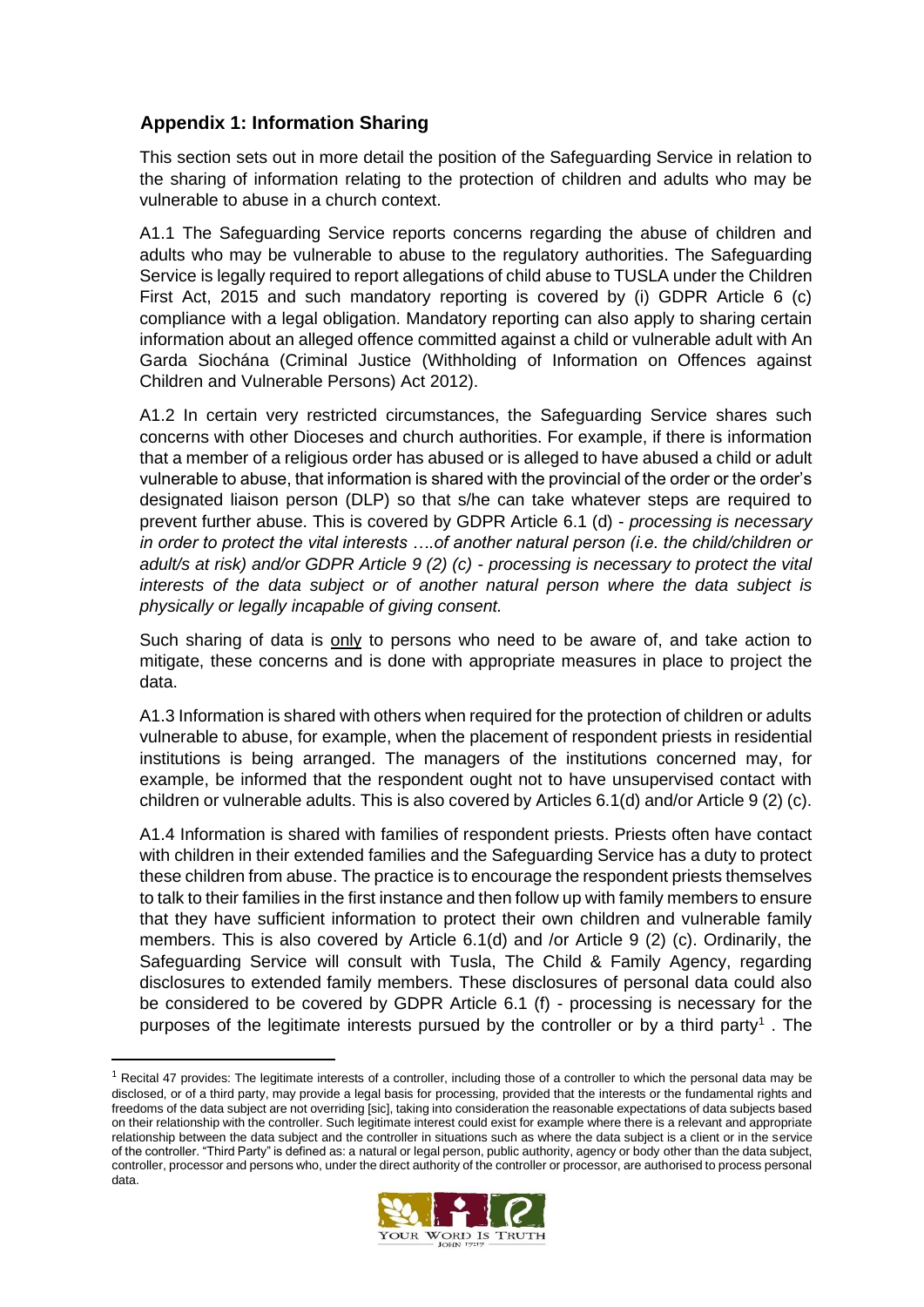Archbishop of Cashel & Emly has a legitimate interest in the activities of those who serve as priests of the Archdiocese and has a legitimate interest in safeguarding children and adults who may be vulnerable to abuse.

A1.5 Information is shared with the civil authorities in the investigation of historic allegations of abuse. This is covered by Section 41 of the Data Protection Act 2018: *the processing of personal data and special categories of personal data for a purpose other than the purpose for which the data has been collected shall be lawful to the extent that such processing is necessary and proportionate for the purposes—*

*(b) of preventing, detecting, investigating or prosecuting criminal offences.* 

Section 55 (1) of the Data Protection Act 2018 – elaborating on GDPR Article 10, Processing of personal data relating to criminal convictions and offences – also provides a legal basis for such sharing of data: personal data referred to in Article 10 may be processed— where… *(b) (iv) processing is necessary to prevent injury or other damage to the data subject or another person or loss in respect of, or damage to, property or otherwise to protect the vital interests of the data subject or another person.*

A1. 6 Information is shared with the National Board for Safeguarding Children in the Catholic Church in Ireland. This is to obtain advice from the NBSCCCI relation to the matters outlined in Section 4 of this notice. It is also so that the NBSCCCI can carry out periodic audits of the Safeguarding Service of the Archdiocese of Cashel & Emly. This independent review is imperative as the Safeguarding Service must carry out its function in accordance with all applicable laws and policies and to the highest possible standard. This is covered by GDPR Articles 6 (1) (f) and 9 (2) (d) - of the legitimate interests pursued by the controller or by a third party and also 6 (1) (d) - *processing is necessary in order to protect the vital interests ….of another natural person (i.e. the child/children or adult/s at risk) and/or GDPR Article 9 (2) (c) - processing is necessary to protect the vital interests of the data subject or of another natural person where the data subject is physically or legally incapable of giving consent.*